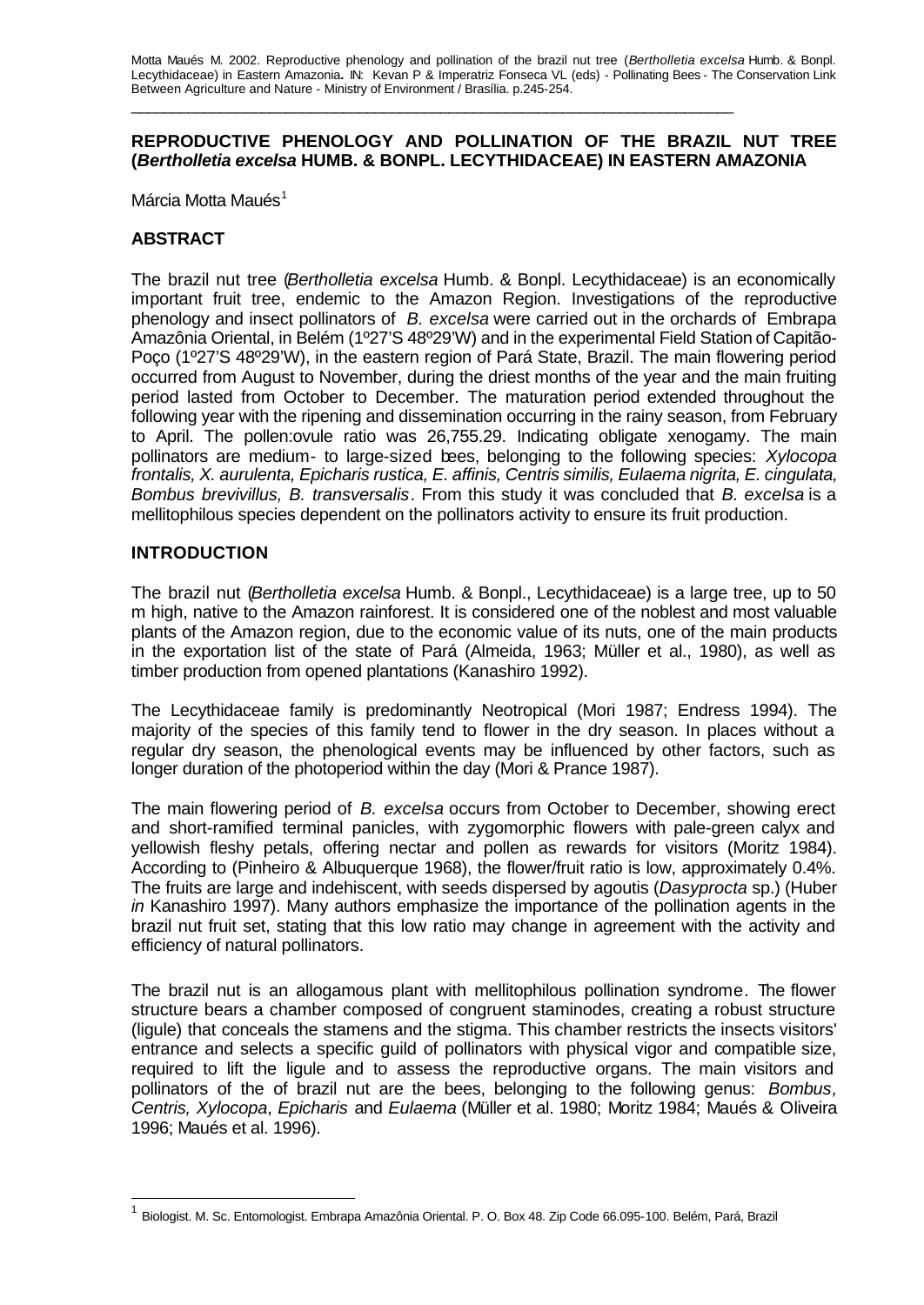\_\_\_\_\_\_\_\_\_\_\_\_\_\_\_\_\_\_\_\_\_\_\_\_\_\_\_\_\_\_\_\_\_\_\_\_\_\_\_\_\_\_\_\_\_\_\_\_\_\_\_\_\_\_\_\_\_\_\_\_\_\_\_\_\_\_\_\_\_\_\_\_\_\_

From this study, the phenological patterns and the legitimate pollinators of *B. excelsa* in the northern Brazilian state of Pará were identified in order to obtain subsidies for further studies on management of native pollinators in orchards.

## **MATERIALS AND METHODS**

The field studies were carried out between 1994 and 1997, in experimental orchards in the municipalities of Belém, (1º28'S;48º29'W) and Capitao-Poço (1º46'S 47º28'W), in the eastern Amazon region, north of Brazil. Grafted plants with ages varying between 15 and 20 years old were utilized.

From March 1994 to March 1996, phenological observations were realized every two weeks, taking into account the occurrence, duration and frequency of the following events: flowering (e.g., floral buds and flowers); fruit set (e.g., green fruit, mature fruit and seed drop) and leaf changes (e.g., new and mature leaf; partial and total defoliation), in agreement with the methodology of Fournier and Charpantier (1975). The phenologic records were correlated with meteorological data (e.g., precipitation, temperature, relative humidity and photoperiod) obtained in the Meteorological Station of Embrapa Amazônia Oriental. For these studies, five trees of precocious brazil nut were selected in a 15-years-old orchard, in the experimental area of Embrapa Amazônia Oriental.

During the flowering period, direct observations about the behavior of the insect visitors were accompanied by specimen collection and photographic documentation with a Nikon F90 camera and 35-135mm lens, aiming to support the identification of the main pollinators. The insects were identified in the Entomological Museum of Embrapa Amazônia Oriental, and/or sent to specialists from the Faculdade de Filosofia Ciências e Letras de Ribeirão Preto (FFCLRP-USP). Voucher specimens were incorporated into the Entomological Museum of Embrapa Amazônia Oriental.

The investigations on the floral biology concentrated on the determination of the pollen:ovule ratio, osmophores location, determination of the main receptive stigma area, pollen viability, number of stamens and number of flowers opened daily by inflorescence. According to Cruden (1977), the pollen:ovule ratio is an indicator of the mating system. 20 flowers were used to obtain the ovule number per flower, after dissection of the ovary under stereomicroscope. To estimate the number of pollen grains per flower, three anthers of five flowers were separately picked and macerated with a solution of distilled water and detergent. A sample of this solution was spread in a Neubauer chamber (hemacytometer) and the number of pollen grains was properly scored under microscope. The results were divided by three, multiplied by the dilution factor and by the number of anthers. The osmophores were determined by submerging the flowers for two hours in a solution of neutral red 0,1% and then washing in running water, according to Vogel mentioned by Faria (1989). Afterwards, the areas colored in dark red were verified, which revealed the presence of the scent glands. The stigma receptivity was tested in flowers bagged one day before the anthesis. The stigmas were cut off and submerged in four reagent types: solution of Peroxtesmo KO (Dafni & Maués 1998), Perex Test Merck, Hydrogen Peroxide solution  $(H<sub>2</sub>O<sub>2</sub>)$  6% and Baker's solution. The pollen viability was also tested in bagged flowers, using Peroxtesmo KO and Baker's solution.

Peroxtesmo KO indicates the presence of an enzyme, peroxidase The viable pollen or the receptive stigma turns into a blue or purple color, thereby confirming the enzymatic activity. The Perex Test shows the presence and intensity of hydrogen peroxide  $(H_2O_2)$ , measured through a colored scale varying from pale-yellow to red, with scores for each nuance. Hydrogen peroxide itself indicates the receptivity through the appearance of air bubbles, being a simple and inexpensive method, but if there is any damage on the stigma surface or even pollen germination, it may give a false positive result. Baker's procedure also indicates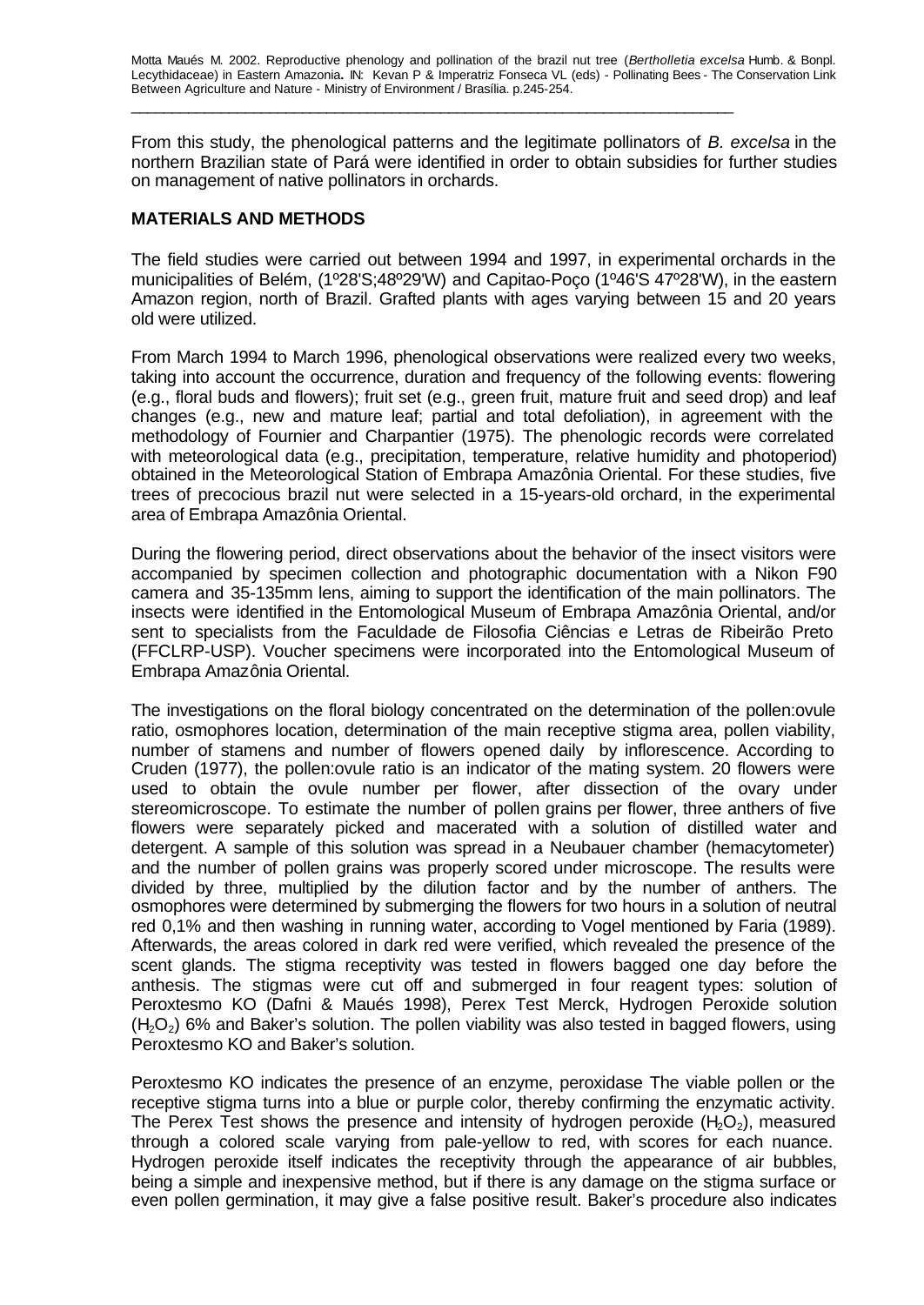the presence of enzymatic activity, through the alcohol-dehydrogenase enzyme. It is a reliable method for demonstrating pollen viability and stigma receptivity. All of these procedures were done in accordance with Dafni (1997), using a Olympus BH-2 microscope and Olympus SZH stereomicroscope.

Photomicrographies of the surface of visited and not visited stigmas (on flowers protected before anthesis with pollen-proof bags) were done with JEOL JSM 5.400 LV Scanning Electric Microscope (SEM), in order to verify the importance of the pollinator's activity on the pollen deposition on the stigma surface.

Some of these procedures were carried out with the aid of a disassembled metallic tower, of 12m height, in order to reach the tree canopy.

## **RESULTS AND DISCUSSION**

In the first year of study, 40% of the studied plants exhibited the flowering phase from March to June, coinciding with the rainy period. However, the most expressive flowering period occurred in the dry season, extending from September to December, when up to 100% of the individuals were flowering (Fig. 1). Precipitation and sun light data are presented in Fig. 2. The same pattern was found in the second year, with two peaks in September and November (80% of the total plants). There is a narrow relationship between the precipitation and the phenological events of tropical species. Mori & Prance (1987) in studying the reproductive phenology of 14 species of Lecythidaceae in French Guyana, verified that the flowering period usually happens in the driest months of the year or in the transition among the dry and rainy months. The flowering type can be classified as "cornucopia" according to Gentry (1974), characterized by a large amount of one-day-long flowers opening each day within a period of three to eight weeks, in the majority of the trees in the population.



Fig. 1 – Phenological events (flowering and fruit set) of *Bertholletia excelsa* in Belém, from March 1994 to March 1996, expressed by the percentage of trees with flowers and fruits among the studied plants.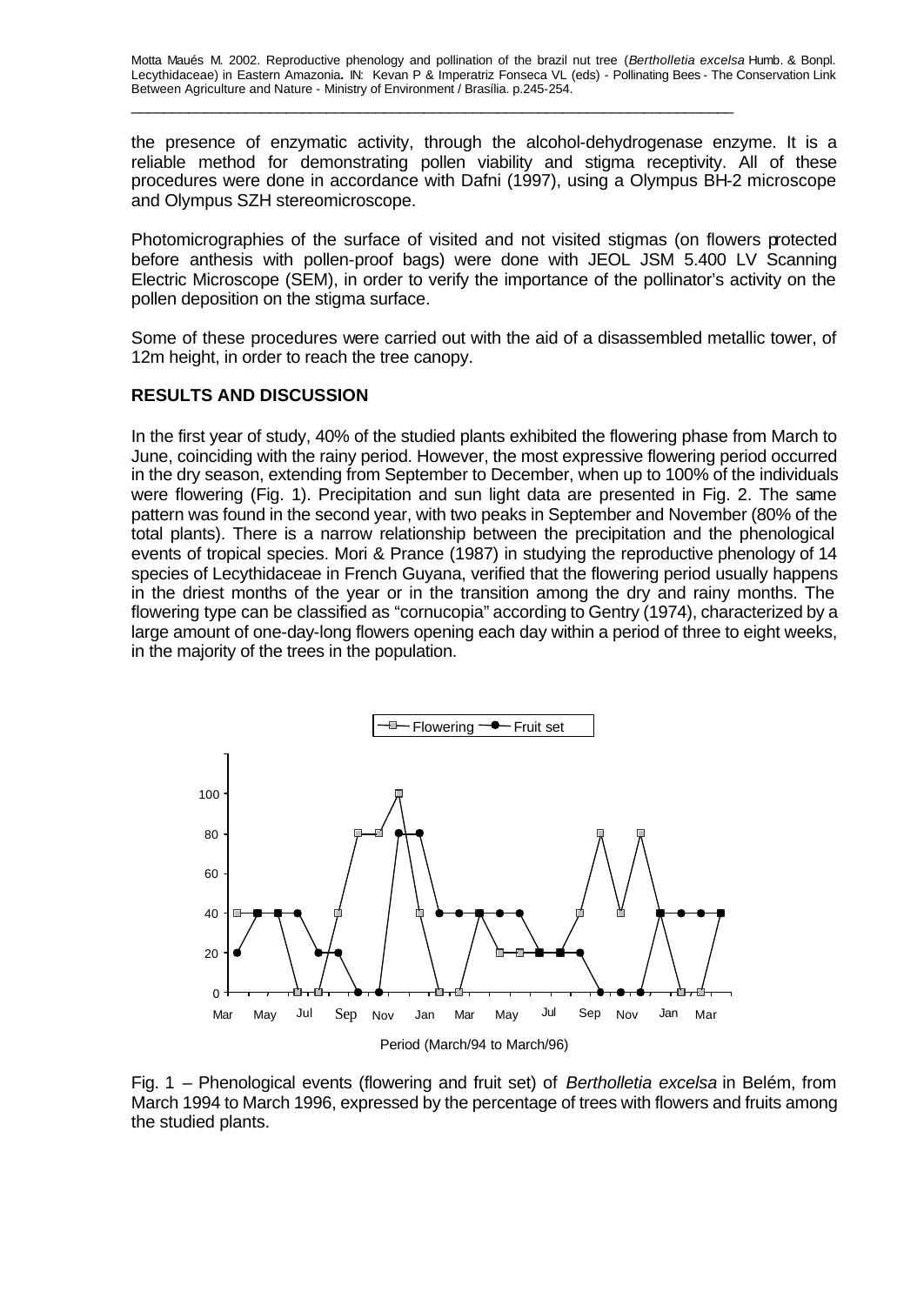\_\_\_\_\_\_\_\_\_\_\_\_\_\_\_\_\_\_\_\_\_\_\_\_\_\_\_\_\_\_\_\_\_\_\_\_\_\_\_\_\_\_\_\_\_\_\_\_\_\_\_\_\_\_\_\_\_\_\_\_\_\_\_\_\_\_\_\_\_\_\_\_\_\_





One fruit set cycle extended from November 1994 to May 1996. The fruits of *B. excelsa* present a long development period, with an average of 14 months, therefore it is common to find fruits in different development stages in one plant during the whole year. Seed drop occurred mainly in the beginning of the wet season (January to March). Green fruits drop was particularly verified in the dry season (September to November). The appearance of new leaves preceded the floral buds emergence. Some individuals presented total defoliation in the dry season, especially from October to December. Figure 2 shows the variation on the meteorological data from 1994 to 1996.

*B. excelsa* presents terminal inflorescences with 15 to 45 cm long and an average of 0.76 (n=182) flowers opened per day (Fig. 3). The anthesis happens slightly before dawn, about 5:30 h, confirming the observations of Müller et al. (1980). Its special morphology permits only the entrance of robust and vigorous insects into the staminode chamber, to collect pollen or nectar. Mori et al. (1978), Müller et al. (1980), Moritz (1984) and Maués & Oliveira (1996), already mentioned that the morphological structure of brazil nut flowers select the pollinator's entry.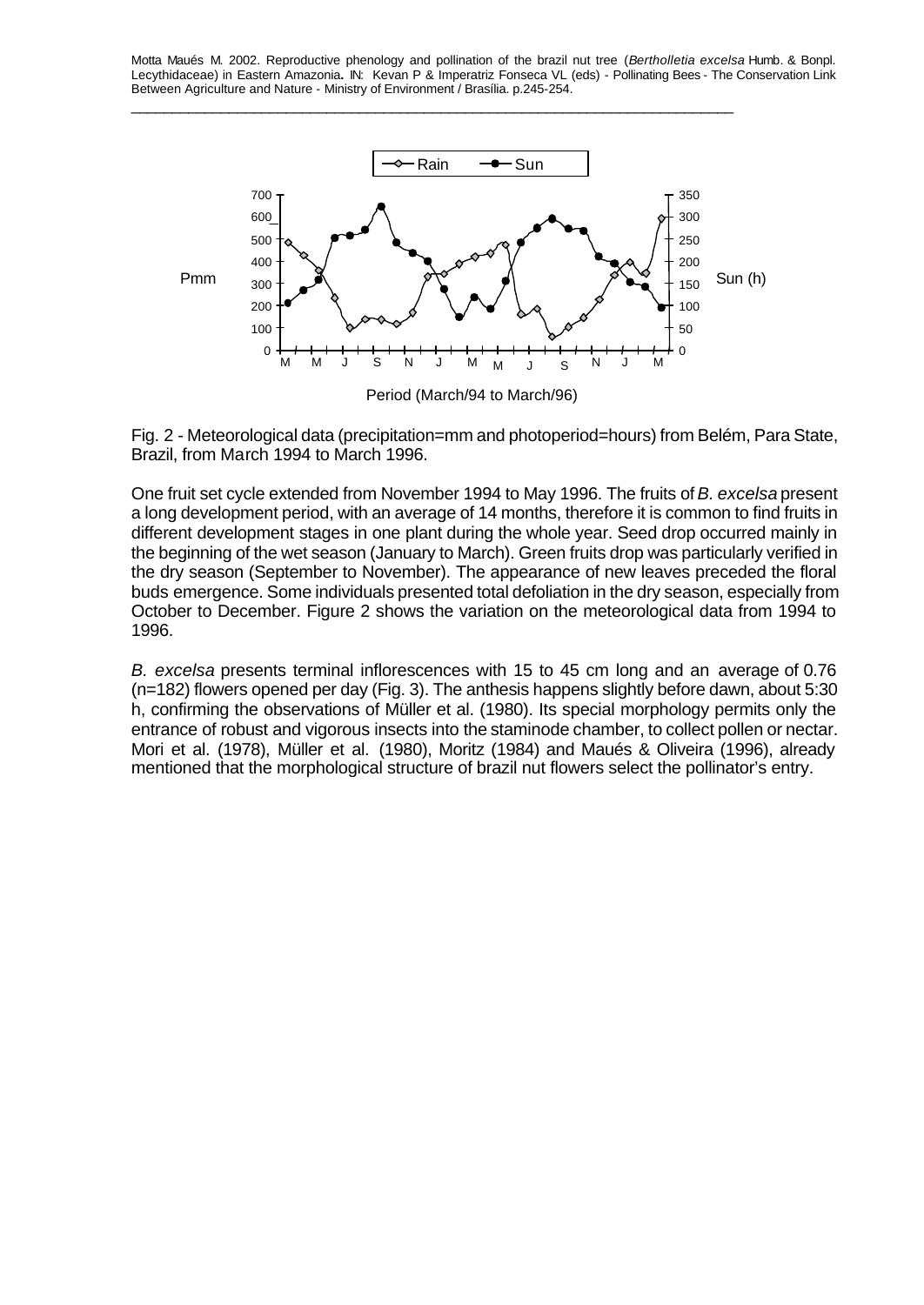\_\_\_\_\_\_\_\_\_\_\_\_\_\_\_\_\_\_\_\_\_\_\_\_\_\_\_\_\_\_\_\_\_\_\_\_\_\_\_\_\_\_\_\_\_\_\_\_\_\_\_\_\_\_\_\_\_\_\_\_\_\_\_\_\_\_\_\_\_\_\_\_\_\_



Figure 3 –*Bertholletia excelsa* inflorescence.

The stigmatic surface of *B. excelsa* carries innumerous papillae. These structures facilitate the adherence of the pollen grains (Fig. 4a). In newly opened flowers, the papillae are turgid and white, changing to pale-brown in the senescence period, and loosing the turgidity. The analysis of the photomicrographies demonstrated that the stigmatic surface of the non-visited flowers presented small amounts of pollen, compared to the visited flowers, where the pollen grains almost totally covered the stigma (Fig. 4b). Considering the strong auto-incompatibility system allied this observation, this evidence emphasizes the importance of pollinators' activity for the

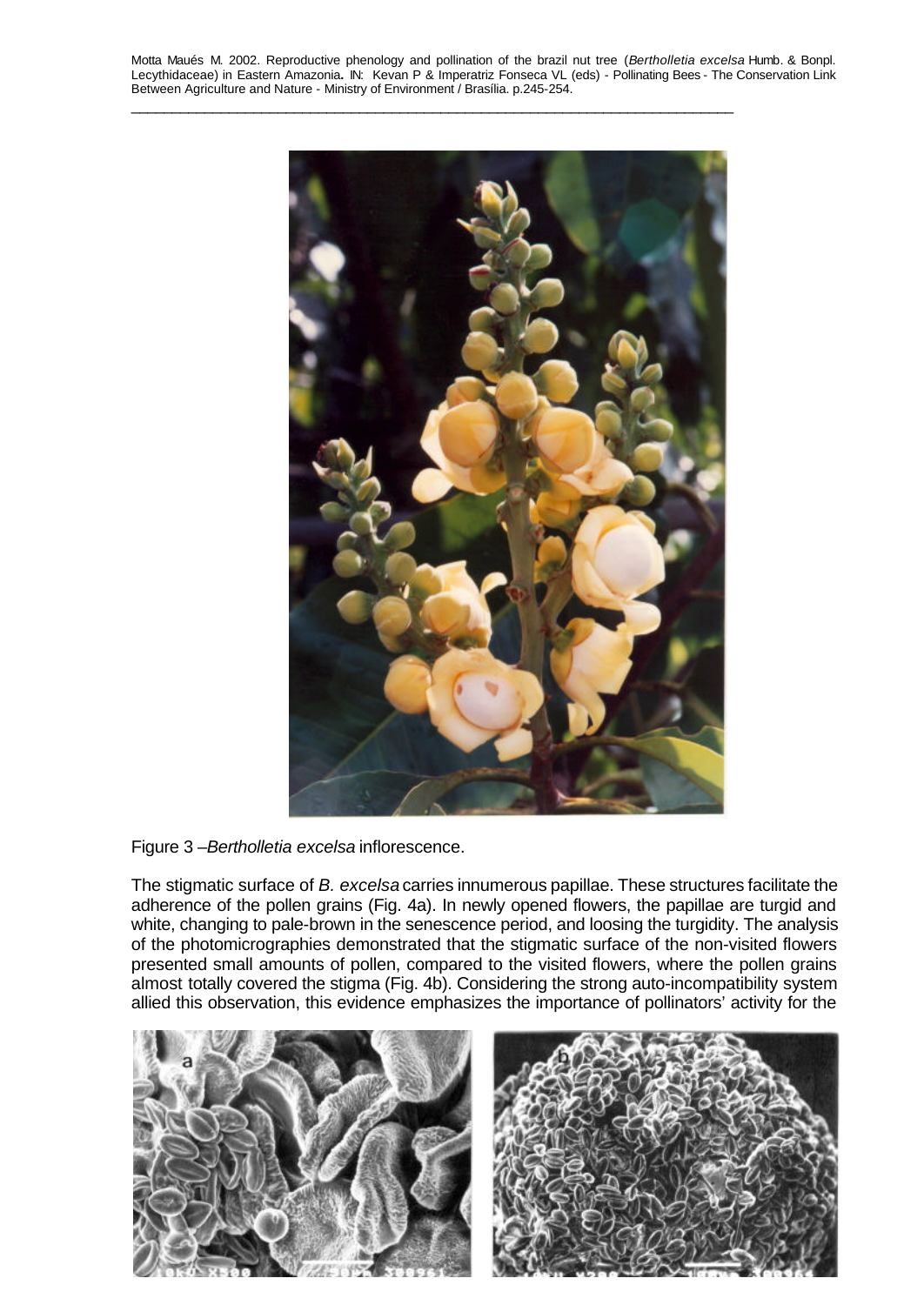\_\_\_\_\_\_\_\_\_\_\_\_\_\_\_\_\_\_\_\_\_\_\_\_\_\_\_\_\_\_\_\_\_\_\_\_\_\_\_\_\_\_\_\_\_\_\_\_\_\_\_\_\_\_\_\_\_\_\_\_\_\_\_\_\_\_\_\_\_\_\_\_\_\_

reproductive success. Photomicrographies of the pollen morphology and anther dehiscence were also made (Fig. 5a and 5b).

Figure 4. Stigmatic surface of B. excelsa – Scanning electron Microscope: a) evidencing the papillae (500x); b) pollen deposition (200x).

The test with neutral red indicated a concentration of osmophores in the internal portion of the petals. The main receptive area of the stigma is placed in the basal portion of the central papillae, confirmed by all the tests performed. There was no response in the tests of pollen viability. However, using Baker's procedure to analyze stigma receptivity, any pollen grain attached to the stigmatic surface turned into a deep blue color, evidencing the viability. For some



reason, the pollen collected directly from the anthers behaved differently from the pollen attached to the stigma, indicating that a reaction (or hydration) may occur, when the contact between the pollen and the stigma is made. Richards (1997) states that in wet stigmas the turgidity of the stigmatic papillae marks the period of the stigma receptivity, helping in the fertilization process by the secretion of a sugary solution that hydrates the pollen. The ovule counting revealed flowers with four and five locules, always presenting five ovules on each locule. The average number of stamens was of 90.3±6.7; the mean number of pollen grains was 601,993.98 and the pollen:ovule ratio was of 26,755.29, indicating obligate xenogamy, according to Crudden (1977).

Figure 5. Scanning Electron Microscope photopicrographies: a) Anther dehiscence of *B. excelsa*, exposing the pollen grains (350x); b) pollen germination in the stigma (750x).

The main visitors were bees of the following families: Apidae (*Bombus brevivillus, Bombus transversalis, Eulaema cingulata, Eulaema nigrita, Euglossa* sp., *Eufiesea* sp., *Apis mellifera, Trigona hialinata, Trigona pallens, Trigona fuscipennis, Tetragona clavipes*) and Anthophoridae *(Xylocopa frontalis, Centris similis, Epicharis rustica, Epicharis (Hoplepicharis) affinis, Epicharis*  sp.). Other insects such as Chrysomelidae beetles, Sphecidae and Vespidae wasps were also recorded as flowers visitors. The most frequent bees were *Epicharis, Xylocopa, Eulaema and Bombus*. Prance (1976) mentioned that the main pollinators *of B.excelsa* are euglossine bees and Mori & Boeke (1987) agreed with his statement. The legitimate pollinators penetrated in the flowers, forcing the ligule upward, and stayed approximately 10 to 30 seconds collecting nectar. When they left the flower, the thoracic surface was covered with pollen. In visiting other flowers, they promoted the pollination, transferring the pollen to the receptive stigma. These bees are vigorous and robust, some of them being able to fly long distances (up to 20 km) (Janzen 1971), which is extremely important for maintaining the gene flow among allogamous plants in tropical forests.

The insect visitors' activity begins immediately after the anthesis, about 6:00h, and the visiting period can extend to 11:00h. (Table1).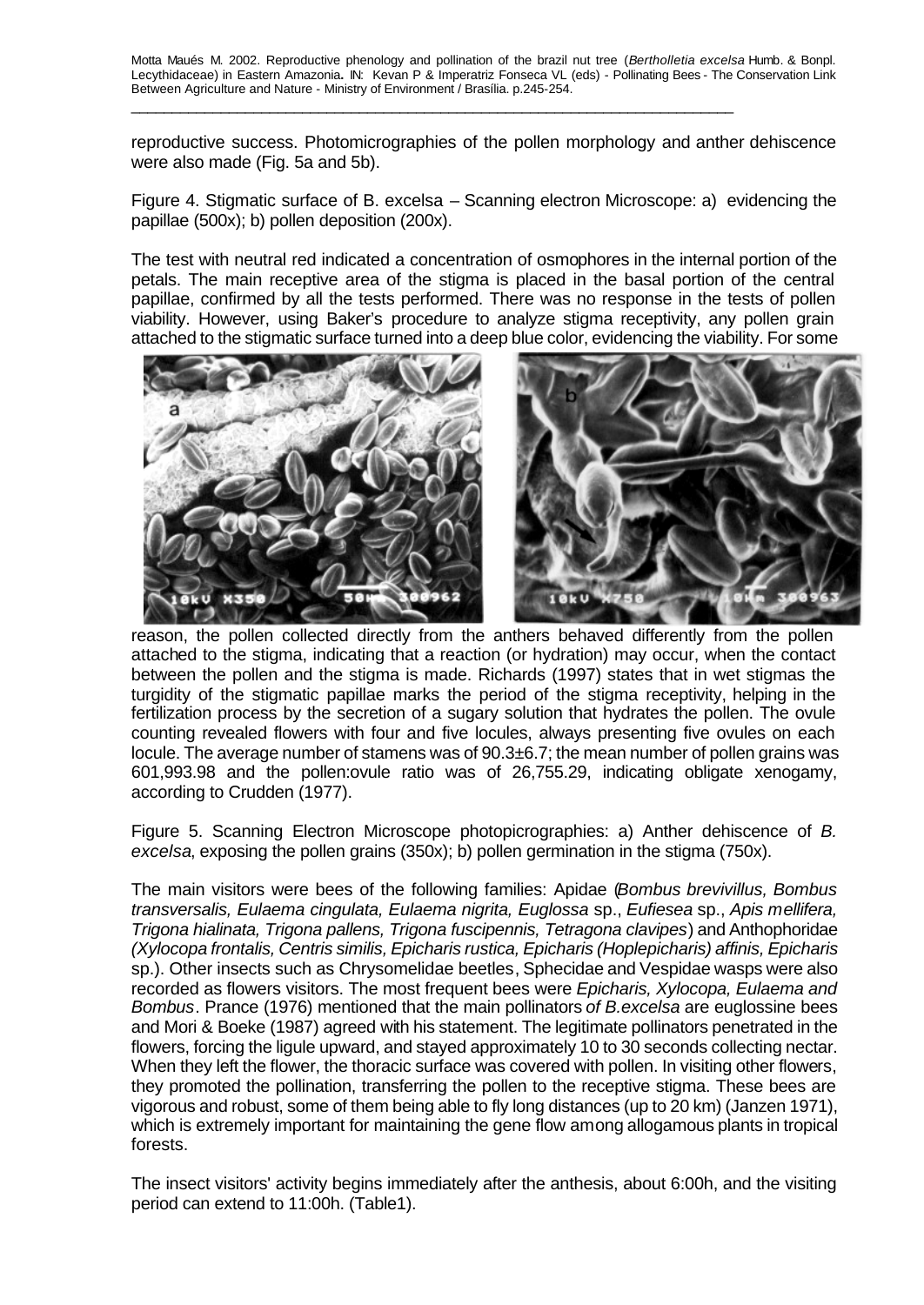| TABLE 1 – Insect visitors and pollinators of brazil nut $(B. excelsa)$ in the eastern Amazon |  |  |  |  |
|----------------------------------------------------------------------------------------------|--|--|--|--|
| region, Pará State, Brazil.                                                                  |  |  |  |  |

| Family        | <b>Species</b>                    | Importance* | Category** | <b>Activity</b> |
|---------------|-----------------------------------|-------------|------------|-----------------|
|               |                                   |             |            | period          |
| Anthophoridae | Xylocopa frontalis                | $^{+++}$    | P          | $6:00 - 11:00$  |
| Anthophoridae | Xylocopa aurulenta                | ÷.          | P          | $6:00 - 9:00$   |
| Anthophoridae | Epicharis rustica                 | $^{+++}$    | P          | $6:00 - 9:00$   |
| Anthophoridae | Epicharis (Hoplepicharis) affinis | $^{+++}$    | P          | $6:00 - 10:00$  |
| Anthophoridae | Epicharis sp.                     | $^{+++}$    | Ρ          | $6:00 - 10:00$  |
| Anthophoridae | Centris similis                   | $++$        | P          | $7:00 - 8:30$   |
| Apidae        | <b>Bombus brevivillus</b>         | $++$        | P          | $6:30 - 9:30$   |
| Apidae        | <b>Bombus transversalis</b>       | $++$        | Ρ          | $6:30 - 9:30$   |
| Apidae        | Eulaema meriana                   | $\ddot{}$   | P          | $7:00 - 9:30$   |
| Apidae        | Eulaema nigrita                   | $^{+++}$    | P          | $7:00 - 930$    |
| Apidae        | Euglossa sp.                      | ÷.          | P          | $6:30 - 9:30$   |
| Apidae        | Eufriesea sp.                     | ÷.          | P          | $7:00 - 9:00$   |
| Apidae        | Trigona pallens                   |             | V          | $8:00 - 10:00$  |
| Apidae        | Trigona hyalinata                 |             | V          | $8:00 - 10:00$  |
| Apidae        | Trigona fuscipennis               |             | V          | $7:00 - 10:30$  |
| Apidae        | Tetragona clavipes                |             | V          | $8:00 - 10:00$  |
| Vespidae      | Synoeca surinama                  |             | ٧          | $9:00 - 11:00$  |
| Vespidae      | Polistes infuscatus               |             | V          | $9:00 - 11:00$  |
| Vespidae      | Polybia sp.                       |             | ٧          | $9:00 - 11:00$  |

\* +++: strong; ++: moderate; +: weak \*\* P: pollinators; V: visitors

The *Trigona* and *Tetragona* bees were classified as pollen thieves and opportunists, according to the classification of Wille (1963). Its presence was frequently observed, and in many times *T. fuscipennis* drove away the natural pollinators (*Bombus* and *Xylocopa*, mainly) when they tried to penetrate in the flower. Similar incident was observed and tested in passion fruit flowers (*Passiflora edulis*) in the state of São Paulo (Sazima & Sazima 1989). These authors verified that *Trigona* bees impeded the carpenter bees' visits, through direct attacks by biting the base of the antennas, legs and wings of the carpenter bees, driving them away. The presence of dead *Trigona* specimens on the flowers was just enough to move away the carpenter bees of the plantation. These bees perforate the flower to collect nectar and pollen without contributing to the pollination process, in a classic robbery behavior.

*B. excelsa* flowers are typically mellitophilous, "sensu" Faegri & Pjil (1979). The main pollinators are medium to large-sized bees.

It is important to emphasize that brazil nut yields are conditioned by the pollinator's activity, therefore any inbalance that affects the pollinator's population within plantations or natural areas will reflect directly in the fruit production. The low yields in sapucaia (*Lecythis pisonis*) was attributed to the lack of native pollinators by Mori et al. (1980). Prance & Mori (1987) also highlighted the need for studies on the Lecythidaceae's pollinators, attributing the failure of brazil nut plantations to the pollinators decrease. As an alternative, to avoid the decline of the natural population of pollinators in extensive plantation fields, inter-cropping systems with plants that attract the same pollinators' guild, e.g. passion fruit (*Passiflora edulis*) and the anatto (*Bixa orellana*), would help to supply food during the interval in the flowering periods. It is also recommended that natural vegetationbe permited to grow in strips among the plantation lines, in order to provide nest sites for the bees.

# **CONCLUSIONS**

The main flowering period of the brazil nut occurred during the months of weak precipitation (August to November).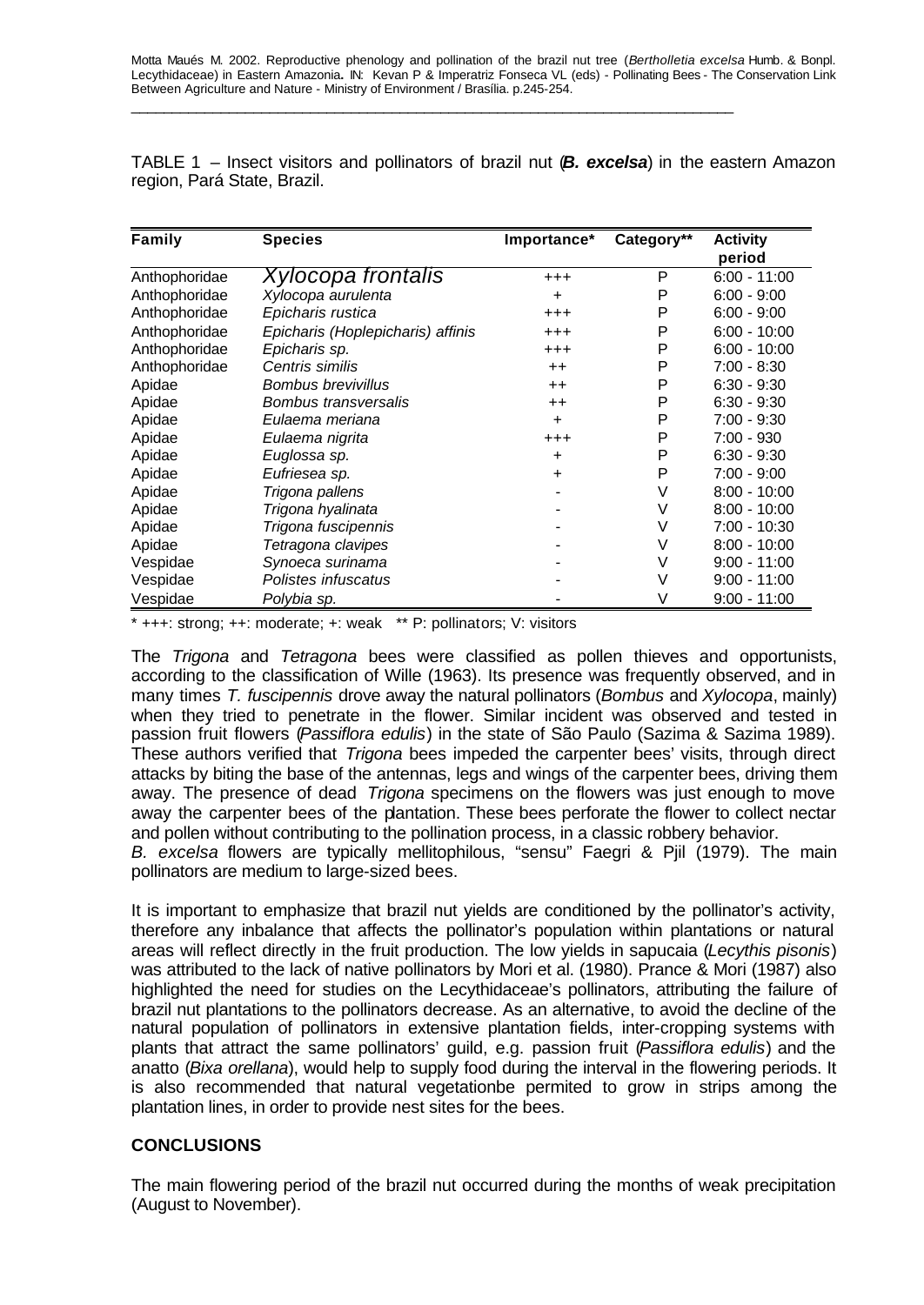The pollen:ovule ratio corroborates the auto-incompatibility stated for this species in previous studies.

The main pollinators were carpenter bees and bumble bees, families Apidae and Anthophoridae, e.g. *Xylocopa frontalis, Epicharis rustica, E. affinis, Epicharis* sp*., Eulaema nigrita, Bombus transversalis* and *B. brevivillus*.

The pollination syndrome was characterized as melittophily.

In order to avoid the decrease of the pollinator's natural population in commercial plantations, and therefore a low fruit production, the development of management programs for the main pollinators will be of major importance for wide-scale cultivation of the brazil nut.

#### **Acknowledgements:**

To Francimari Colares de Oliveira, for all the valuable contributions in the field and lab studies. To the entomologists Prof. Dr. João Maria F. Camargo and Dr. Sílvia Regina Pedro from the Faculdade de Filosofia Ciências e Letras de Ribeirão Preto (FFCLRP/USP), for the bees identification. To the students Luiz Fernando Couto dos Santos and Ingrid Cristina B. da Silva and to the technicians of the Entomology Laboratory of Embrapa Amazônia Oriental, Francisco G. da S. Frota, Domingos de Jesus C. Araújo, Aluísio A. da Silva and Pedro das Neves, for the aid in many phases of the research. To Dr. Jun Nakamura from the University of Tamagawa, Japan, for the consultancy and discussions.

## REFERENCES

- Almeida CP. A Castanha-do-Pará, sua exportação e importância na economia da Amazônia. Rio de Janeiro: Ministério da Agricultura/SIA; 1963. (Ministério da Agricultura. SIA. Estudos Brasileiros, 19)
- Cruden RW. Pollen-ovule ratios: a conservative indicator of breeding systems in flowering plants. Evolution 1977; 31: 32-46.
- Dafni A. Manual of pollination biology [Não publicado]. The Embrapa Version; 1997.
- Dafni A, Maués MM. A rapid and simple method to determine stigma receptivity. Sexual Plant Reproduction 1998; II: 117-80.
- Endress PK. Diversity and evolutionary biology of tropical flowers. Carmbridge: Carmbridge University Press; 1994. (Cambridge Tropical Biology Series)
- Faegri K, Van der Pijl L. The principles of pollination ecology.  $3<sup>rd</sup>$  ed. rev. Oxford: Pergamon Press; 1979.
- Fournier LAO, Charpantier C. El tamaño de la muestra y la frecuencia de las observaciones en el estudio da las caracteristicas de los árboles tropicales. Turrialba 1975; 25(I): 45-8.
- Huber J. Mattas e madeiras amazônicas. Boletim do Museu Paraense Emilio Goeldi História Natural 1910; 6: 91-225. Apud: Kanashiro M, Harris SA, Simons A. RAPD diversity in Brazil nut (Bertholletia excelsa Humb. and Bompl., Lecythidaceae). Silvae Genetica 1997; 46(4): 219-23.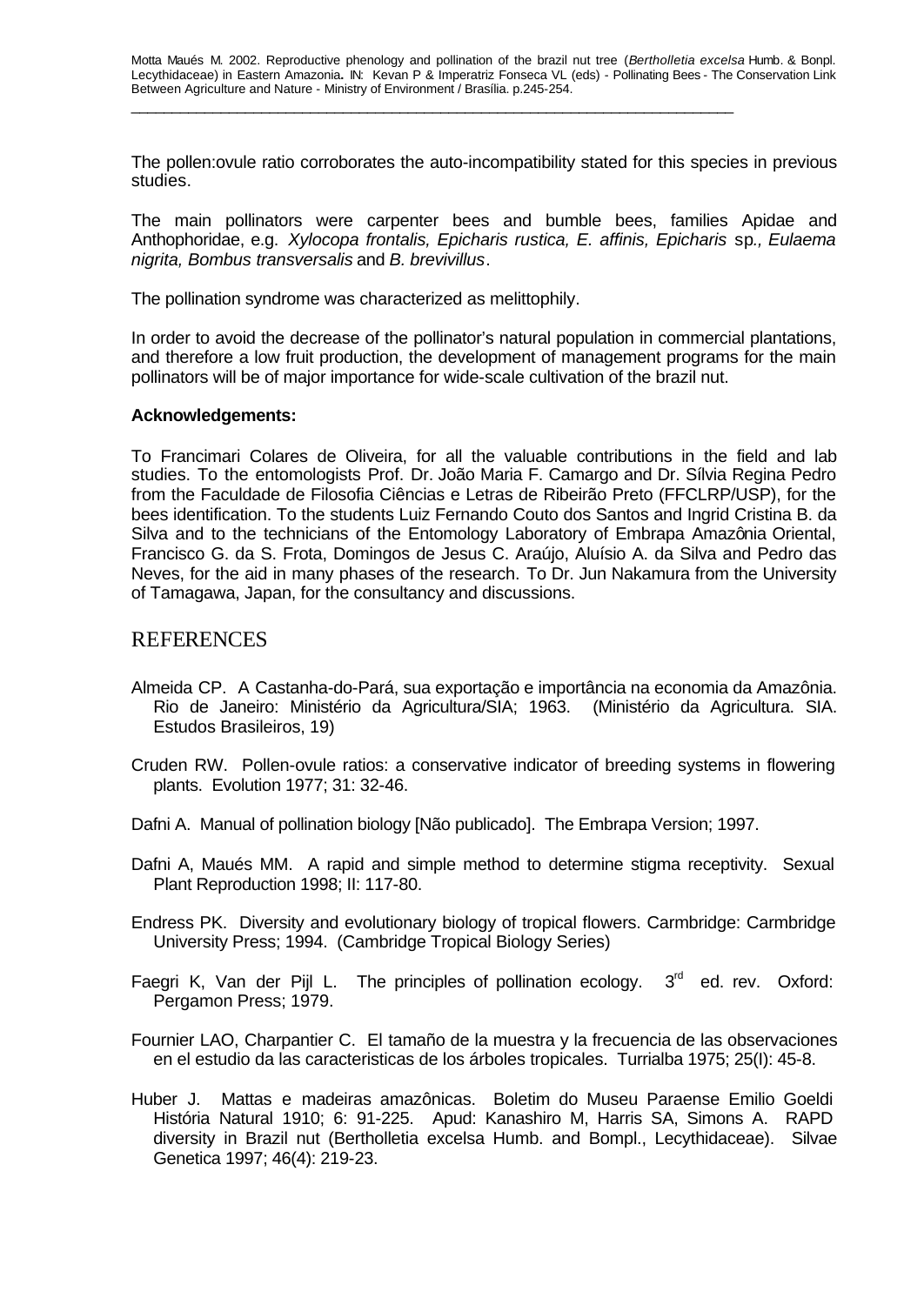- Janzen DH. Euglossine bees as long-distance pollinators of tropical plants. Science 1971; 171: 203-5.
- Kanashiro M. Genética e melhoramento de essências florestais nativas: aspectos conceituais e práticos. Revista do Instituto Florestal 1992; 4: 1168-1178.
- Maués MM, Oliveira FC. Ecologia da polinização de castanheira-do-brasil (Bertholletia exceisa) no Estado do Pará. In: Livro de Resumos do III Congresso de Ecologia do Brasil; 1996; Brasília, Brasil. Brasília; 1996.
- Maués MM, Venturieri GC, Souza LA, Nakamura J. Identificação e técnicas de criação de polinizadores de espécies vegetais de importância econômica no Estado do Pará. In: EMBRAPA/Centro de Pesquisa Agroflorestal da Amazônia Oriental (BR). Geração de tecnologia agroindustrial para o desenvolvimento do trópico úmido. Belém: EMBRAPA/ CPATU/JICA; 1996. (EMBRAPA-CPATU, Documentos, 85)
- Mori SA. Species. In: Mori SA, editor. The lecythidaceae of a Lowland Neotropical Forest: La Fumée Mountain, French Guiana. Memoirs of The New York Botanical Garden 1987; 44: 35-43.
- Mori SA; Boeke JD. Pollination. In: Mori SA, editor. The lecythidaceae of a Lowland Neotropical Forest: La Fumée Mountain, French Guiana. Memoirs of The New York Botanical Garden 1987; 44: 137-55.
- Mori SA, Prance G. Phenology. In: Mori SA, editor. The lecythidaceae of a Lowland Neotropical Forest: La Fumée Mountain, French Guiana. Memoirs of The New York Botanical Garden 1987; 44: 124-36.
- Mori SA, Prance G, Bolten AB. Additional notes on the floral biology of Neotropical Lecythidaceae. Brittonia 1978; 30(2): 113-30.
- Mori SA, Silva LAM, Santos TS. Observações sobre a fenologia e biologia floral de *Lecythis pisonis* Cambess. (Lecythidaceae). Revista Theobroma 1980; 10(3): 103-11.
- Moritz A. Estudos biológicos da floração e da frutificação da castanha-do-brasil (*Bertholletia excelsa* H.B.K.). Belém: EMBRAPA/CPATU; 1984. (EMBRAPA/CPATU. Documentos, 29)
- Muller CH, Rodrigues LA, Muller AA, Muller NRM. Castanha-do-brasil: resultados de pesquisa. Belém: EMBRAPA/CPATU; 1980. (EMBRAPA/CPATU. Miscelânea, 2)
- Pinheiro E, Albuquerque M. Castanha-do-pará. In: BRASIL. Ministério da Agricultura. Livro anual da agricultura: revolução tecnológica. Brasília; 1968. p.224-33.
- Prance G. The pollination and androphore structure of some Amazonian Lecythidaceae. Biotropica 1976; 8: 235-41.
- Prance G, Mori SA. Future research. In: Mori SA, editor. The Lecythidaceae of a Lowland Neotropical Forest: La Fumée Mountain, French Guiana. Memoirs of The New York Botanical Garden 1987; 44: 156-63.

Richards AJ. Plant breeding systems. 2<sup>nd</sup> ed. London: Chapman and Hall; 1997.